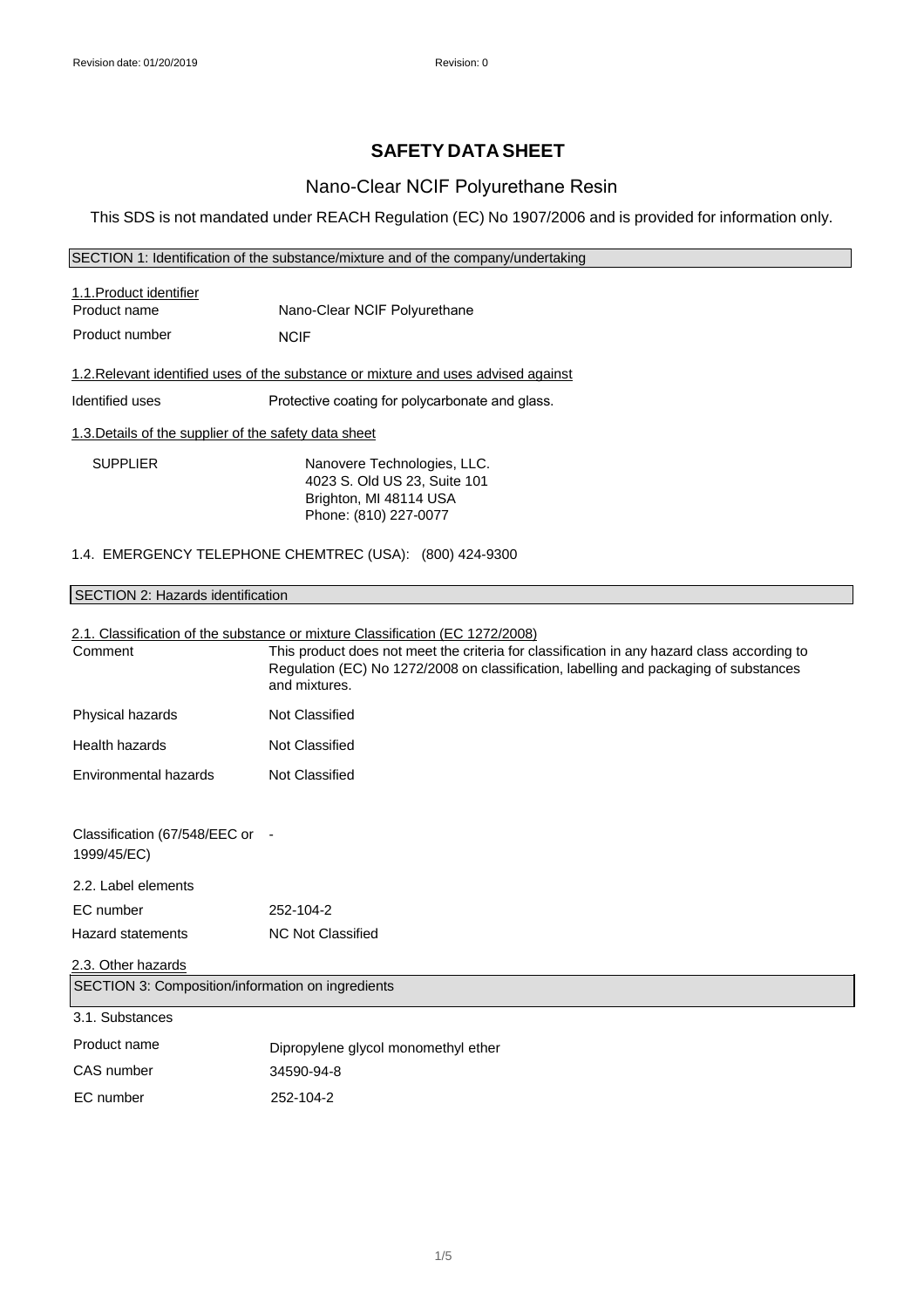| SECTION 4: First aid measures                                                                                                                             |                                                                                                                                                                                                                                                                                                                                   |  |
|-----------------------------------------------------------------------------------------------------------------------------------------------------------|-----------------------------------------------------------------------------------------------------------------------------------------------------------------------------------------------------------------------------------------------------------------------------------------------------------------------------------|--|
| 4.1. Description of first aid measures<br>General information                                                                                             | No specific recommendations.                                                                                                                                                                                                                                                                                                      |  |
| Inhalation                                                                                                                                                | Move affected person to fresh air at once. Get medical attention if any discomfort continues.                                                                                                                                                                                                                                     |  |
| Ingestion                                                                                                                                                 | If necessary, rinse mouth and provide fresh air. Get medical attention if any discomfort<br>continues.                                                                                                                                                                                                                            |  |
| Skin contact                                                                                                                                              | Wash skin thoroughly with soap and water.                                                                                                                                                                                                                                                                                         |  |
| Eye contact                                                                                                                                               | Rinse immediately with plenty of water. Remove any contact lenses and open eyelids wide<br>apart. Continue to rinse for at least 15 minutes. Get medical attention if any discomfort<br>continues.                                                                                                                                |  |
|                                                                                                                                                           | 4.2. Most important symptoms and effects, both acute and delayed                                                                                                                                                                                                                                                                  |  |
|                                                                                                                                                           | 4.3. Indication of any immediate medical attention and special treatment needed                                                                                                                                                                                                                                                   |  |
| Notes for the doctor                                                                                                                                      | No specific recommendations.                                                                                                                                                                                                                                                                                                      |  |
| SECTION 5: Firefighting measures                                                                                                                          |                                                                                                                                                                                                                                                                                                                                   |  |
| 5.1. Extinguishing media                                                                                                                                  |                                                                                                                                                                                                                                                                                                                                   |  |
| Suitable extinguishing media                                                                                                                              | Extinguish with the following media: Foam, carbon dioxide or dry powder.                                                                                                                                                                                                                                                          |  |
| Unsuitable extinguishing<br>media                                                                                                                         | Water.                                                                                                                                                                                                                                                                                                                            |  |
| 5.2. Special hazards arising from the substance or mixture                                                                                                |                                                                                                                                                                                                                                                                                                                                   |  |
| Hazardous combustion                                                                                                                                      | Oxides of carbon. products                                                                                                                                                                                                                                                                                                        |  |
| 5.3. Advice for firefighters                                                                                                                              |                                                                                                                                                                                                                                                                                                                                   |  |
|                                                                                                                                                           | Protective actions during Containers close to fire should be removed or cooled with water. firefighting                                                                                                                                                                                                                           |  |
| Special protective equipment<br>Wear positive-pressure self-contained breathing apparatus (SCBA) and appropriate<br>protective for firefighters clothing. |                                                                                                                                                                                                                                                                                                                                   |  |
| SECTION 6: Accidental release measures                                                                                                                    |                                                                                                                                                                                                                                                                                                                                   |  |
|                                                                                                                                                           | 6.1. Personal precautions, protective equipment and emergency procedures                                                                                                                                                                                                                                                          |  |
| Personal precautions                                                                                                                                      | Wear suitable protective equipment, including gloves, goggles/face shield, respirator, boots,<br>clothing or apron, as appropriate. In case of spills, beware of slippery floors and surfaces.                                                                                                                                    |  |
| 6.2. Environmental precautions                                                                                                                            |                                                                                                                                                                                                                                                                                                                                   |  |
| Environmental precautions                                                                                                                                 | No negative effects on the aquatic environment are known.                                                                                                                                                                                                                                                                         |  |
| 6.3. Methods and material for containment and cleaning up                                                                                                 |                                                                                                                                                                                                                                                                                                                                   |  |
| Methods for cleaning up                                                                                                                                   | Contain and absorb spillage with sand, earth or other non-combustible material. Collect and<br>place in suitable waste disposal containers and seal securely. Label the containers containing<br>waste and contaminated materials and remove from the area as soon as possible. Wash<br>thoroughly after dealing with a spillage. |  |
| 6.4. Reference to other sections                                                                                                                          |                                                                                                                                                                                                                                                                                                                                   |  |
| SECTION 7: Handling and storage                                                                                                                           |                                                                                                                                                                                                                                                                                                                                   |  |

### 7.1.Precautions for safe handling

Usage precautions **Handle all packages and containers carefully to minimize spills.**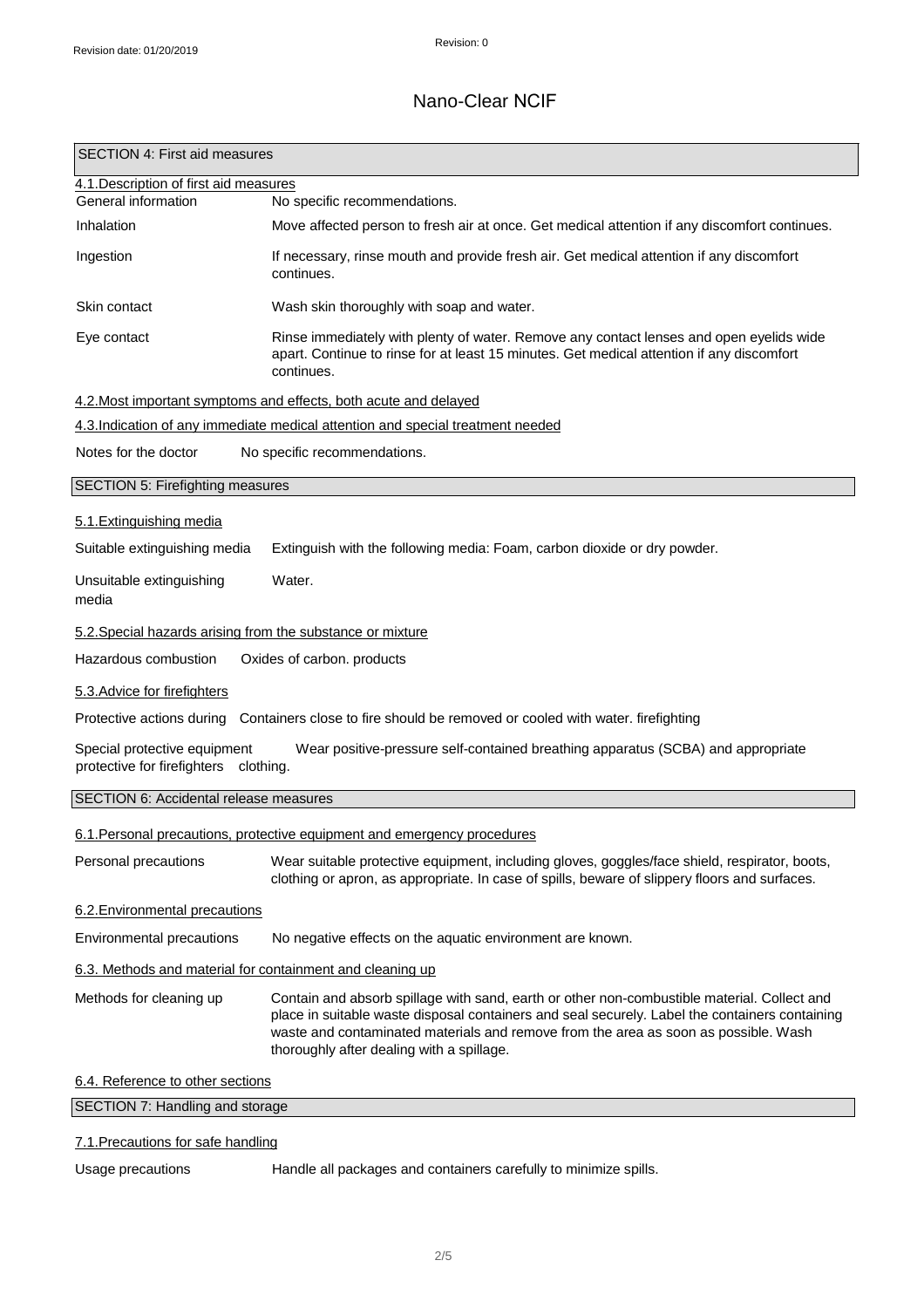#### 7.2.Conditions for safe storage, including any incompatibilities

Storage precautions Store in tightly-closed, original container in a dry, cool and well-ventilated place. Keep away from heat, sparks and open flame. Protect from freezing and direct sunlight.

### Storage class Unspecified storage.

7.3. Specific end use(s)

#### 8.1.Control parameters

#### 8.2.Exposure controls

#### Protective equipment





| Eye/face protection                                        | Eyewear complying with an approved standard should be worn if a risk assessment indicates<br>eye contact is possible. The following protection should be worn: Chemical splash goggles or<br>face shield. |  |
|------------------------------------------------------------|-----------------------------------------------------------------------------------------------------------------------------------------------------------------------------------------------------------|--|
| Hand protection                                            | Chemical-resistant, impervious gloves complying with an approved standard should be worn<br>if a risk assessment indicates skin contact is possible.                                                      |  |
| Other skin and body<br>protection                          | Wear appropriate clothing to prevent any possibility of skin contact. Wear apron or protective<br>clothing in case of contact.                                                                            |  |
| Hygiene measures                                           | No specific hygiene procedures recommended but good personal hygiene practices should<br>always be observed when working with chemical products.                                                          |  |
| Respiratory protection                                     | No specific recommendations. Respiratory protection may be required if excessive airborne<br>contamination occurs.                                                                                        |  |
| SECTION 9: Physical and Chemical Properties                |                                                                                                                                                                                                           |  |
| 9.1. Information on basic physical and chemical properties |                                                                                                                                                                                                           |  |
| Appearance                                                 | Liquid.                                                                                                                                                                                                   |  |
| Color                                                      | Colorless.                                                                                                                                                                                                |  |
| Odor                                                       | Characteristic.                                                                                                                                                                                           |  |

9.2. Other information

Relative density

Refractive index ~ 1.422 @ 20°C

SECTION 10: Stability and reactivity

#### 10.1. Reactivity 10.2. Chemical stability

Stability Stable at normal ambient temperatures. 10.3. Possibility of hazardous reactions Possibility of hazardous Will not polymerize. reactions 10.4. Conditions to avoid Conditions to avoid **Avoid heat, flames and other sources of ignition.** 

 $~1$  - 0.952 @ 20°C

10.5. Incompatible materials

Materials to avoid Strong oxidizing agents. Strong acids. Strong alkalis.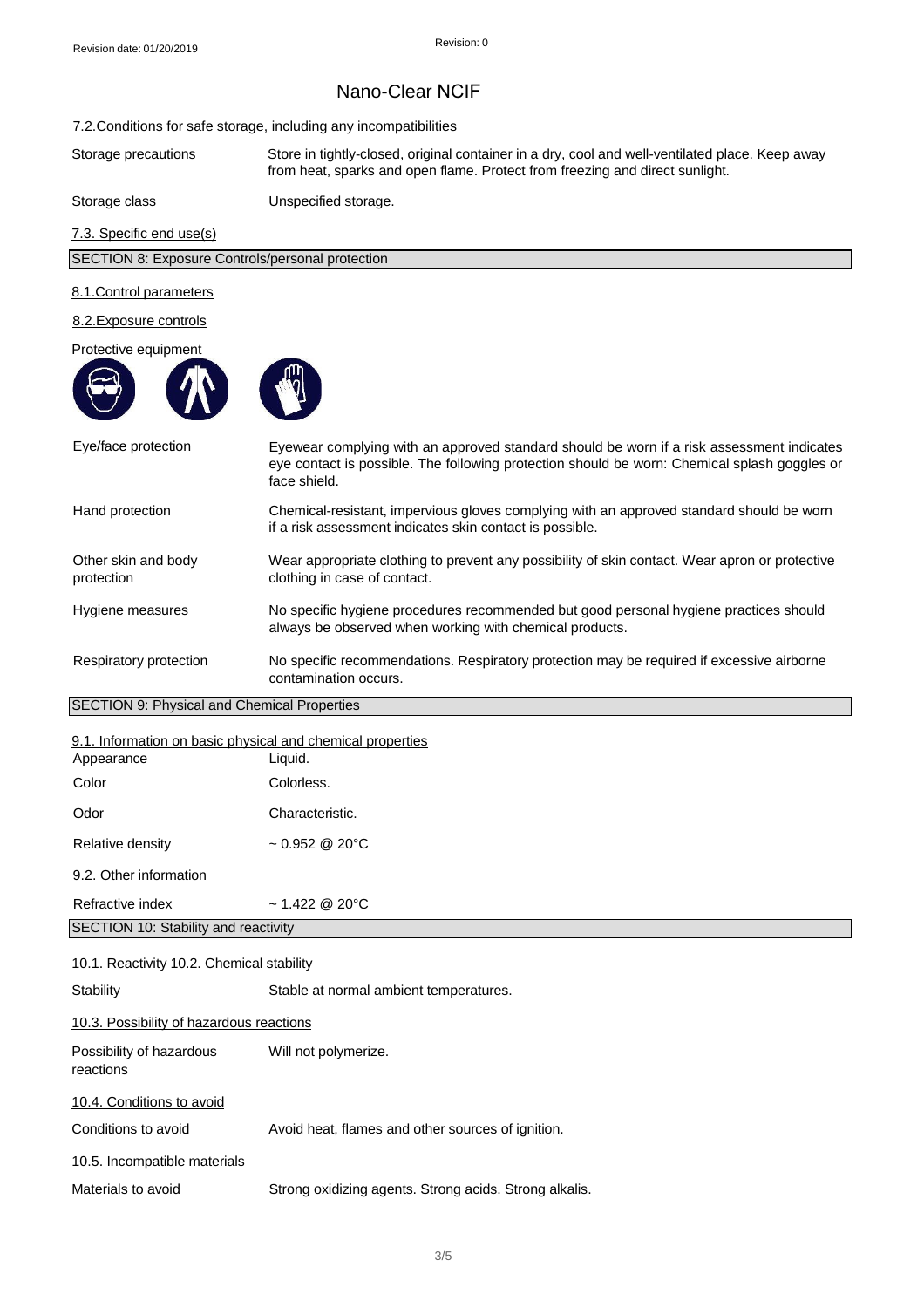### 10.6. Hazardous decomposition products

Hazardous decomposition Thermal decomposition or combustion products may include the following substances: Oxides productsof carbon. Oxides of nitrogen.

### SECTION 11: Toxicological information

#### 11.1. Information on toxicological effects

| General information                       | No specific health hazards known.                                                                                                                   |  |
|-------------------------------------------|-----------------------------------------------------------------------------------------------------------------------------------------------------|--|
| Inhalation                                | No specific health hazards known.                                                                                                                   |  |
| Ingestion                                 | No specific health hazards known. No harmful effects expected from quantities likely to be<br>ingested by accident.                                 |  |
| Skin contact                              | No specific health hazards known.                                                                                                                   |  |
| Eye contact                               | Vapour or spray in the eyes may cause irritation and smarting.                                                                                      |  |
| Acute and chronic health<br>hazards       | No specific health hazards known.                                                                                                                   |  |
| Medical symptoms                          | No specific symptoms noted, but this chemical may still have adverse health impact, either in<br>general or on certain individuals.                 |  |
| Medical considerations                    | May cause allergic contact eczema. Prolonged or repeated exposure may cause the<br>following adverse effects: Allergic rash. Get medical attention. |  |
| <b>SECTION 12: Ecological Information</b> |                                                                                                                                                     |  |

| Ecotoxicity                                        | No negative effects on the aquatic environment are known.                                                                      |  |
|----------------------------------------------------|--------------------------------------------------------------------------------------------------------------------------------|--|
| 12.1. Toxicity 12.2. Persistence and degradability |                                                                                                                                |  |
|                                                    | Persistence and degradability The product is expected to be biodegradable.                                                     |  |
| 12.3. Bioaccumulative potential                    |                                                                                                                                |  |
| Bioaccumulative potential                          | The product does not contain any substances expected to be bioaccumulating.                                                    |  |
| <u>12.4. Mobility in soil</u>                      |                                                                                                                                |  |
| Mobility                                           | The product is miscible with water and may spread in water systems.                                                            |  |
| 12.5. Results of PBT and vPvB assessment           |                                                                                                                                |  |
| Results of PBT and vPvB<br>assessment              | This product does not contain any substances classified as PBT or vPvB.                                                        |  |
| 12.6. Other adverse effects                        |                                                                                                                                |  |
| SECTION 13: Disposal considerations                |                                                                                                                                |  |
| 13.1. Waste treatment methods                      |                                                                                                                                |  |
| General information                                | Waste is suitable for incineration.                                                                                            |  |
| Disposal methods                                   | Dispose of waste to licensed waste disposal site in accordance with the requirements of the<br>local Waste Disposal Authority. |  |
| SECTION 14: Transport information                  |                                                                                                                                |  |
| General                                            | The product is not covered by international regulations on the transport of dangerous goods<br>(IMDG, IATA, ADR/RID).          |  |
| 14.1.UN number                                     |                                                                                                                                |  |